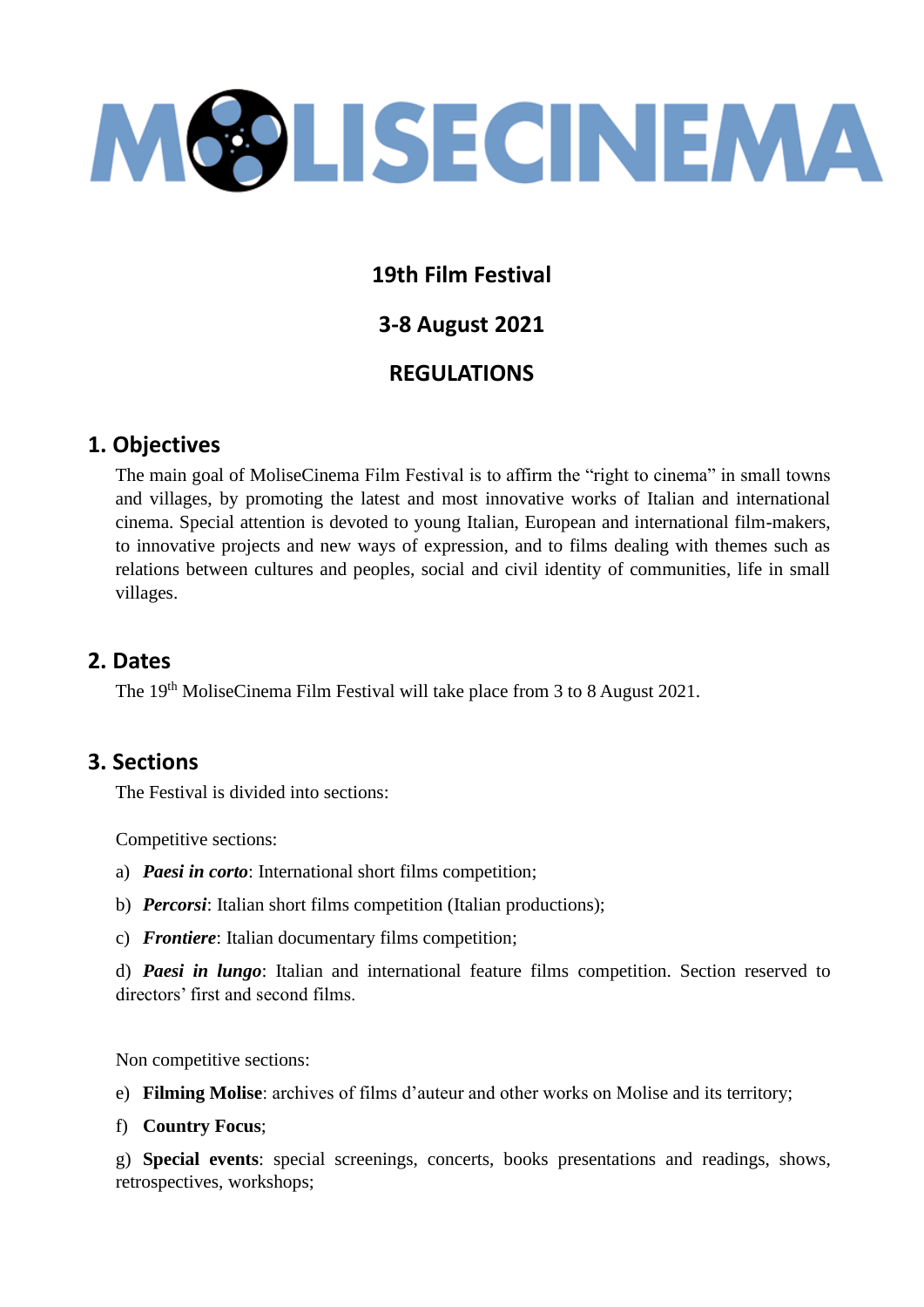h) **MoliseCinema Tour**: screenings of a selection of films in other towns of Molise.

#### **4. Juries and Awards**

For the competitive section, a jury of Italian and international experts appointed by the Board of MoliseCinema shall view the films in the official selection and award prizes with relevant citations. The juries may decide to give special mentions. Audience awards will also be voted on. Awards categories are as follows:

*Paesi in corto:* Best international short film award:

*Percorsi:* Best Italian short film award;

*Frontiere:* Best Italian documentary film award (named after Giuseppe Folchi);

*Paesi in lungo:* Best feature film award.

Prizes awarded by the jury shall include money rewards. All competition winners shall receive MoliseCinema *K Prize*, a sculptural piece by contemporary artist Baldo Diodato.

#### **5. Selection process**

The selection of short films, documentary films and feature films in the competitive sections shall be responsibility of the Board of MoliseCinema at its sole discretion. The Board of MoliseCinema shall also select films/works and film-makers/artists for the remaining sections of the Festival.

The official selection of the  $19<sup>th</sup>$  Festival shall be published on the Festival website [\(www.molisecinema.it](http://www.molisecinema.it/)) by 25 July 2021. Film-makers of selected films shall be notified via email at the addresses provided in the entry form. If a film is not selected no notification shall be sent.

#### **6. Terms and conditions of submission**

a) Competitive section *Paesi in corto* (international short films): Films of all genres that do not exceed 20 minutes and were completed after 1<sup>st</sup> January, 2020 are eligible for submission. The films screenings shall be Italian premieres except for special cases decided upon by the Board of MoliseCinema. Priority in the selection will be given to films having their world, international or European premiere at MoliseCinema Festival.

b) Competitive section *Percorsi* (Italian short films): Films of all genres that do not exceed 20 minutes and were completed after 1<sup>st</sup> January, 2020, are eligible for submission. Priority in the selection will be given to films having their world, international, European or Italian premiere at MoliseCinema Film Festival.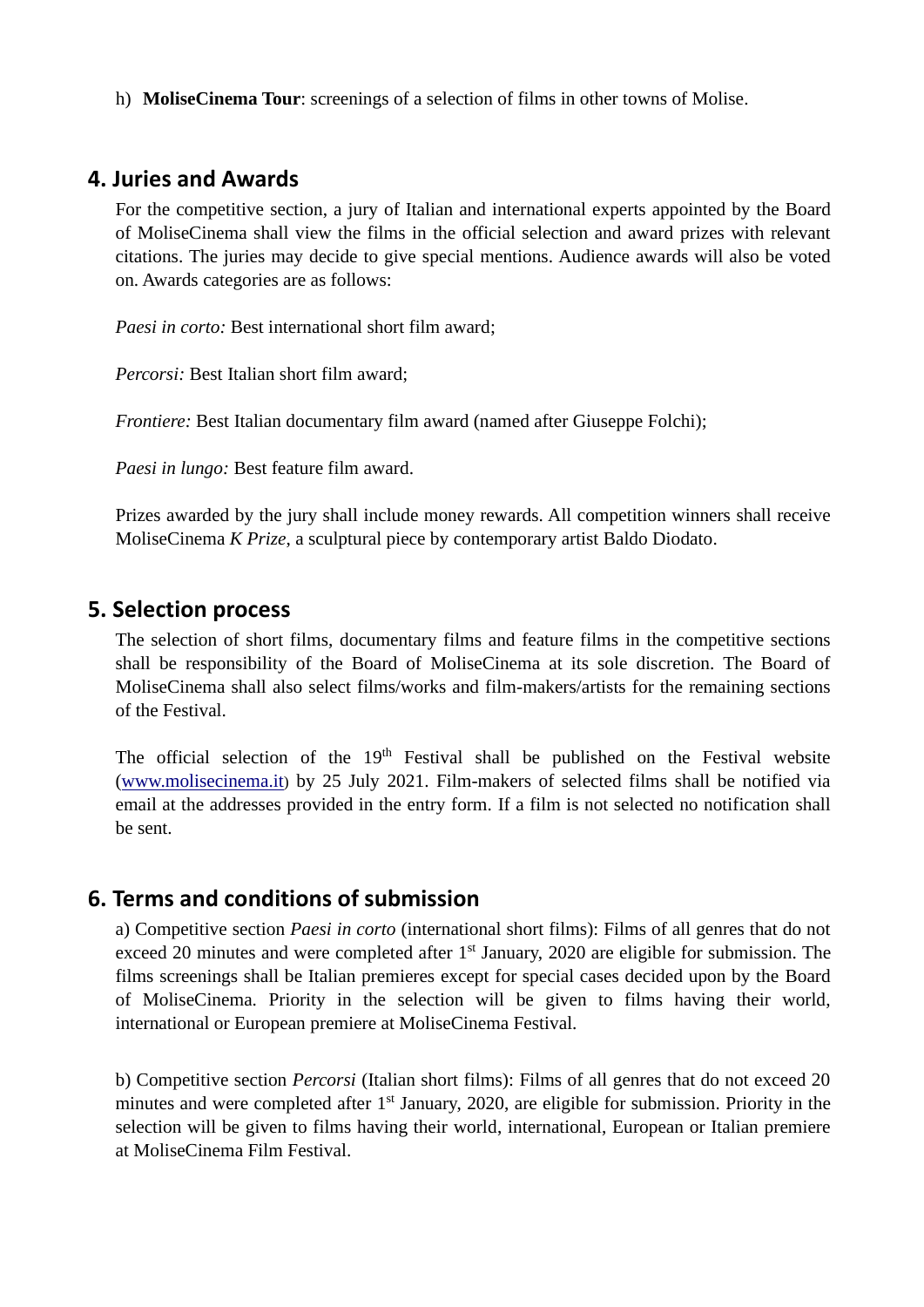c) Competitive section *Frontiere*: Italian films in the documentary form completed after 1st January 2020 are eligible for submission. In the selection process special consideration will be given to films dealing with the notion of border, either in a material or symbolic sense, and the topic of relations between peoples and cultures.

d) Competitive section *Paesi in lungo*: Directors' first or second fictional feature films completed after  $1<sup>st</sup>$  January 2020 are eligible for submission. For films in a language other than Italian a screening copy of the film with Italian subtitles and/or a dialogue list in Italian is required.

e) The Board of MoliseCinema reserves the right to accept entries to the competitive sections that do not meet the above criteria as for theme, duration and year of production. The Board may decide to establish competitive subsections for specific genres, themes and authors.

f) The entry form can be found either on the Festival page of *Shortfilmdepot* online platform or on MoliseCinema website at [www.molisecinema.it.](http://www.molisecinema.it/) The form must be filled in and sent not later than 15 May 2021. A submission is deemed finalized only when the video content is uploaded on the platform or, if the website entry form is used, when the link and password, if any, to view the film online are provided or the viewing material is shipped by post/courier. The date of online uploading or the postmark date of shipment of the film viewing material shall be considered as proof.

If a film is submitted and uploaded on the online platform, completion of the entry form on the website is not required.

Information contained in the entry form will be used for the Festival catalogue and other printed material related to the Festival.

g) Film-makers submitting films in a language other than Italian must send a copy of the film with Italian or English subtitles and a dialogue list, either in Italian, English, French, or Spanish.

h) Entry forms and film viewing material shipped by post or courier must be addressed to

FESTIVAL MOLISECINEMA 2021 Piazza Nardacchione, snc 86043 Casacalenda (Campobasso) Italy

For further information, please call: +393383826150 or +393497702770 or write to: info@molisecinema.it

i) Film-makers of the selected films shall be asked to send, as soon as possible, at least 3 colour photos either as print, minimum size13x18 cm, or in digital format jpeg or tiff, 300 dpi. The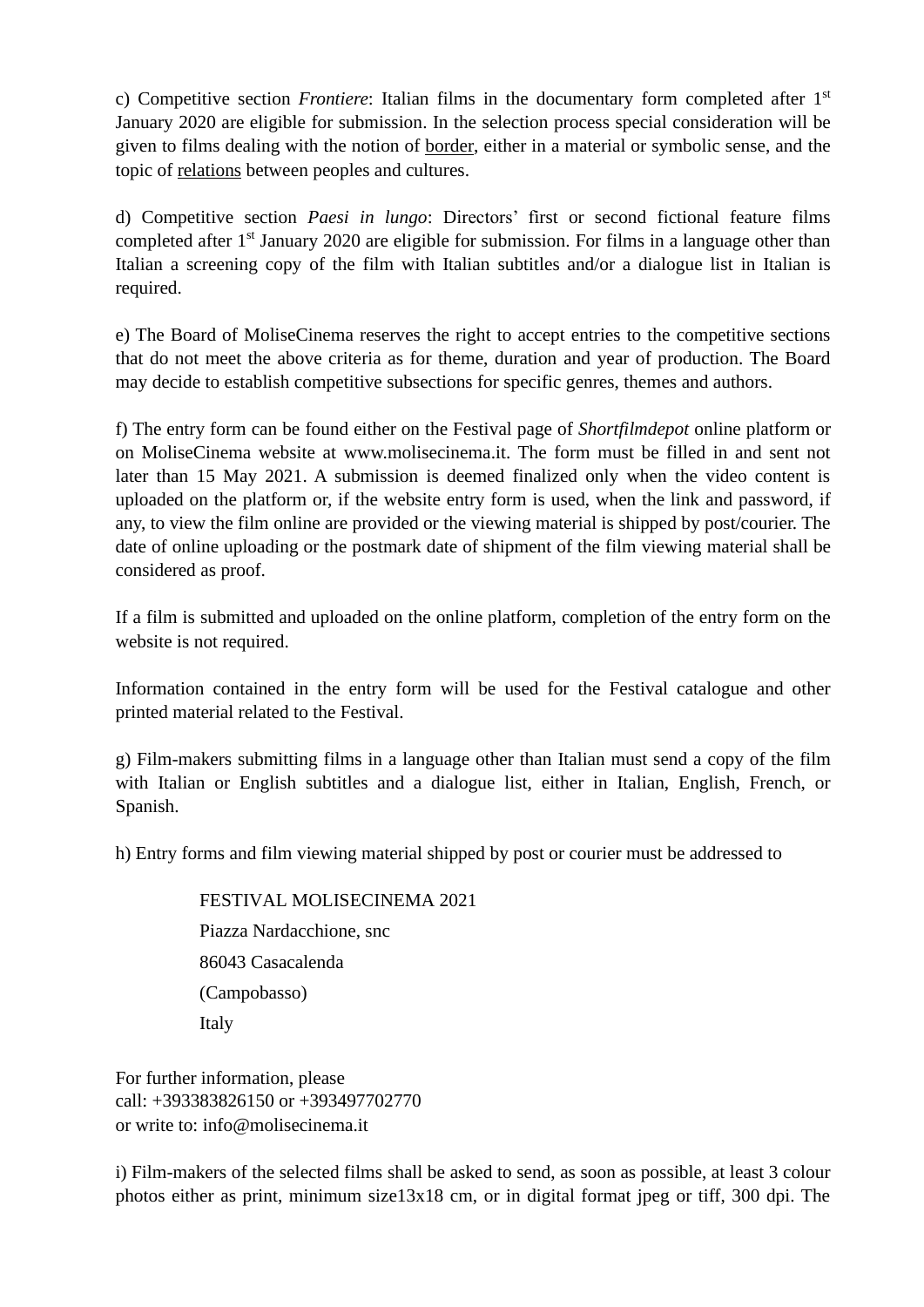photos will be used in the catalogue and in the press for promotional purposes. Such use is deemed authorized free of charge. A high quality copy of selected films will be requested for the screening.

# **7 Deadline**

Submission and upload/shipment of films shall be made by 15 May 2021

## **8 Screenings**

a) The programme and the screening schedule shall be the sole responsibility of the Board of MoliseCinema. The Board reserves the right to modify the venue and programme of screenings.

b) The films in competition in a language other than Italian shall be screened in their original version with Italian subtitles.

c) The Board of MoliseCinema shall be responsible for publishing the Festival catalogue and information material on the films screened.

d) Any copyright owners of films screened at MoliseCinema Film Festival agree to leave the films DVD/Blu-ray screening copies and digital files with the archives of MoliseCinema for the sole purpose of research, cataloguing, promotion and recommendation to other festivals. The archives shall be kept in a dedicated storage unit.

e) To promote the Festival and a wider circulation of films, MoliseCinema may screen some of the selected films in other partner festivals or events. Of such screenings MoliseCinema will duly inform the director/contact person in advance.

### **9 General rules**

a) Submission to MoliseCinema is free of charge. Cost of postage, courier delivery, and film uploading must be borne by applicants.

b) Films not deemed eligible in previous MoliseCinema Film Festival editions will not be given consideration. However, the Board may reserve the right to reconsider any films received and not selected in previous editions of the Festival.

c) The viewing material of films that are not selected shall not be returned.

d) Unless otherwise agreed, screening copies of selected films shipped from countries outside the European Union should be labelled "No commercial value. For cultural purposes only"

e) Submission of an entry to MoliseCinema Film Festival entails unconditional acceptance of these Regulations. Once the availability of a selected film has been confirmed by its right owner(s), the film cannot be withdrawn from the Festival.